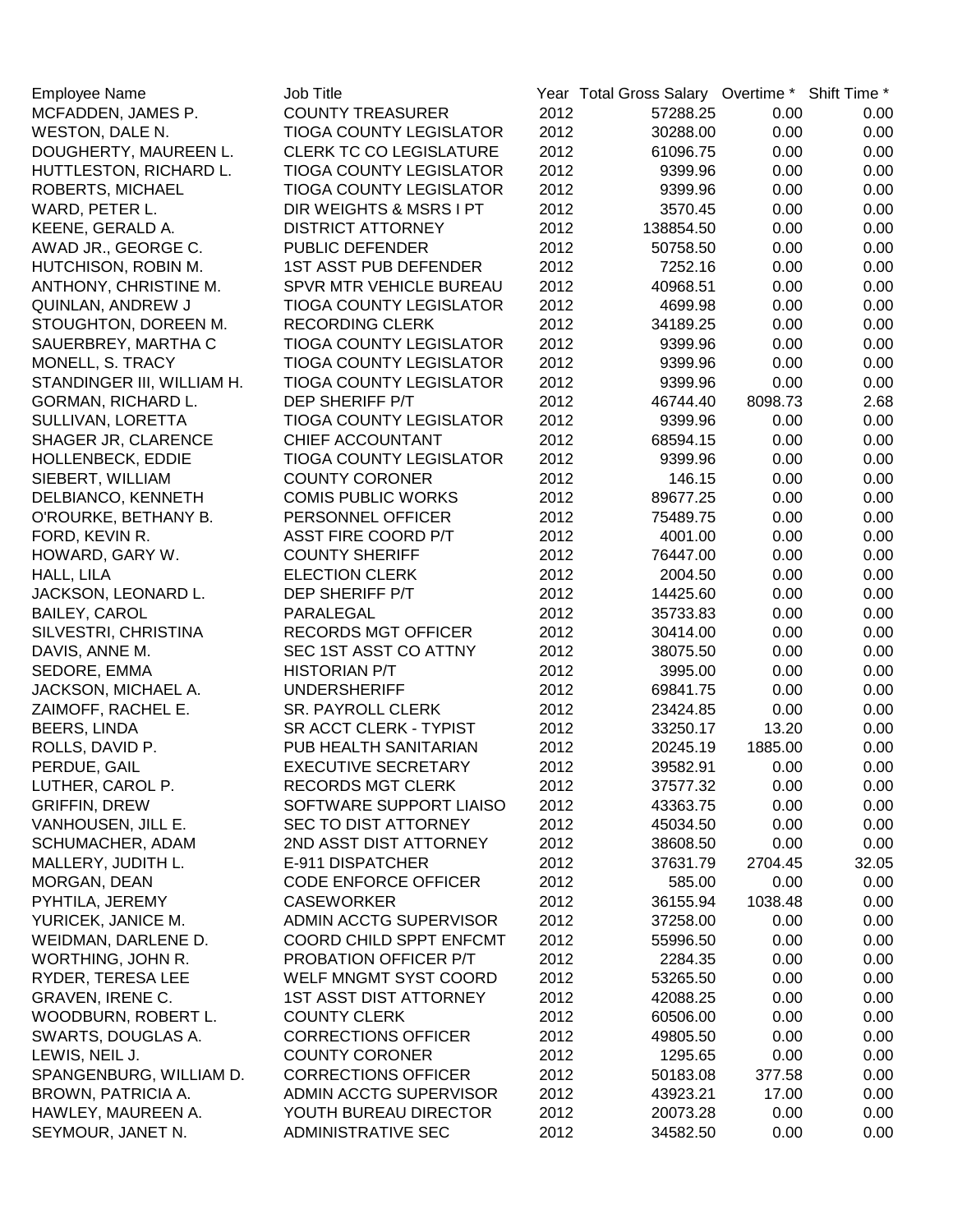| CHANDLER, LISA C.                               | <b>MOTOR VEHICLE EXAMINER</b>  | 2012 | 22609.34             | 0.00    | 0.00    |
|-------------------------------------------------|--------------------------------|------|----------------------|---------|---------|
| YAEGER, TREVOR J.                               | <b>DEPUTY SHERIFF</b>          | 2012 | 57646.42             | 3678.87 | 1393.30 |
| QUIGLEY, JUDITH M.                              | <b>COUNTY ATTORNEY</b>         | 2012 | 94178.27             | 0.00    | 0.00    |
| BARTON, MARIETTA J.                             | E-911 DISPATCHER               | 2012 | 34352.45             | 1908.73 | 1299.80 |
| SHULER, MARGARET M.                             | PUBLIC HEALTH NURSE            | 2012 | 35147.96             | 0.00    | 0.00    |
| HAMMOND, GERALDINE M.                           | <b>QUALITY CONTROL INSPECT</b> | 2012 | 43493.00             | 0.00    | 0.00    |
| BENNETT, DONNA JOY                              | PROBATION DIRECTOR II          | 2012 | 67036.25             | 0.00    | 0.00    |
| COSTANTINI, JOYCE                               | SR MOTOR VEH LIC CLERK         | 2012 | 27955.31             | 0.00    | 0.00    |
| GALLO, REBECCA E.                               | <b>MOTOR VEHICLE EXAMINER</b>  | 2012 | 14890.69             | 0.00    | 0.00    |
| WHITMORE, CORRINE J.                            | <b>SOC SVCS INVESTIGATOR</b>   | 2012 | 39067.00             | 0.00    | 0.00    |
| LASATER, ELAINE M.                              | SEC TO COMMISSIONER SS         | 2012 | 44048.75             | 0.00    | 0.00    |
| DUFF, THOMAS E.                                 | <b>PROB SUPERVISOR</b>         | 2012 | 43909.19             | 33.29   | 0.00    |
| BARRY, EDWARD J.                                | <b>COMPUTER PGMER (SPEC)</b>   | 2012 | 45716.25             | 0.00    | 0.00    |
| EIKLOR, DANIEL G.                               | DEP SHERIFF P/T                | 2012 | 2731.95              | 0.00    | 0.00    |
| HANBURY, LUCINDA L.                             | PROB SUPERVISOR                | 2012 | 62970.25             | 0.00    | 0.00    |
| MCKEE, MARY E.                                  | SOCIAL SERV EMPL SPEC          | 2012 | 40539.21             | 0.00    | 0.00    |
| CASELLA, JACQUELINE                             | <b>E &amp; T COUNSELOR</b>     | 2012 | 34969.68             | 0.00    | 0.00    |
| WILLIAMS, JESSICA A.                            | <b>CORRECTIONS SERGEANT</b>    | 2012 | 57151.92             | 3019.23 | 0.00    |
| HEYMAN, KIMBERLY                                | SOCIAL SERV EMPL SPEC          | 2012 | 37298.58             | 0.00    | 0.00    |
| ROOT, CHRISTIAN                                 | <b>1ST ASST CO ATTORNEY</b>    | 2012 | 78394.71             | 0.00    | 0.00    |
|                                                 | DEP COMM SOCIAL SERVS          | 2012 | 74070.00             | 0.00    | 0.00    |
| <b>BARTON, GAIL L.</b><br>VANDEMARK, VALERIE M. | <b>MOTOR VEHICLE EXAMINER</b>  | 2012 |                      | 0.00    | 0.00    |
|                                                 | <b>SUPPORT INVESTIGATOR</b>    | 2012 | 24816.42<br>40857.56 | 0.00    | 0.00    |
| TEED, ANITA T.<br>FELTEY, JOHN J.               | <b>HEAVY EQUIP OPERATOR I</b>  | 2012 | 39333.44             | 1582.88 | 0.00    |
|                                                 |                                |      |                      |         |         |
| ROBINS, MICHELE I.                              | SOCIAL WELFARE EXAMINER        | 2012 | 38169.00             | 0.00    | 0.00    |
| OLIN, MARGARETA C.                              | DEPUTY CO TREASURER            | 2012 | 45101.70             | 0.00    | 0.00    |
| HENRY, NANCY                                    | CIVIL SERVICE ASSISTANT        | 2012 | 29781.25             | 0.00    | 0.00    |
| JOBSON, LAURA S.                                | <b>SR CASEWORKER</b>           | 2012 | 46889.02             | 5630.08 | 0.00    |
| OLMSTEAD, CHRISTY L.                            | PRIN SOC WELF EXAMINER         | 2012 | 38502.31             | 0.00    | 0.00    |
| ZORN, PATRICIA A.                               | <b>MOTOR VEHICLE EXAMINER</b>  | 2012 | 32917.37             | 0.00    | 0.00    |
| SLOCUM, JEAN MARIE                              | <b>SR TYPIST</b>               | 2012 | 31511.50             | 0.00    | 0.00    |
| DELMAGE JR, JOHN H.                             | <b>DEPUTY SHERIFF</b>          | 2012 | 61542.68             | 7691.19 | 1277.24 |
| KROME, DARLA                                    | LIC PRACTICAL NURSE            | 2012 | 14032.89             | 0.00    | 0.00    |
| PEETERS, JOHANNES                               | PUBLIC HEALTH DIRECTOR         | 2012 | 84677.75             | 0.00    | 0.00    |
| WHEELAND, SALLY L.                              | PUBLIC HEALTH NURSE            | 2012 | 39272.61             | 352.78  | 0.00    |
| CAMPBELL, CHARISSE                              | <b>CASE SUPVR - GRADE B</b>    | 2012 | 44008.90             | 120.65  | 0.00    |
| CARRIGG, STEPHANIE S.                           | PARALEGAL                      | 2012 | 39396.50             | 0.00    | 0.00    |
| RHODES, PAUL C.                                 | <b>LIEUTENANT</b>              | 2012 | 61378.62             | 560.00  | 5.93    |
| ROUGHT, LINDA D.                                | <b>CORRECTIONS OFFICER</b>     | 2012 | 50650.89             | 845.39  | 0.00    |
| ROSENBERGER, TERI                               | SR PROBATION OFFICER           | 2012 | 42473.69             | 0.00    | 0.00    |
| MAYO, DAVID                                     | <b>COMPUTER MAINT TECH</b>     | 2012 | 14209.85             | 0.00    | 0.00    |
| STRUBLE, ELIZABETH                              | E-911 DISPATCHER               | 2012 | 34689.94             | 1829.39 | 1164.80 |
| <b>GUNTHER, SARAH</b>                           | <b>TYPIST</b>                  | 2012 | 21215.83             | 25.85   | 0.00    |
| HOWE, AVERYL L.                                 | MANAGED CARE COORDINATO        | 2012 | 33420.06             | 0.00    | 0.00    |
| REYNOLDS, MARILYN B.                            | <b>SUPVG PUB HEALTH NURSE</b>  | 2012 | 61055.52             | 6566.72 | 0.00    |
| MILLER, TODD                                    | <b>1ST ASST PUB DEFENDER</b>   | 2012 | 31396.40             | 0.00    | 0.00    |
| <b>AUSTIN, ANNE</b>                             | <b>HOME HEALTH AIDE</b>        | 2012 | 30827.80             | 2500.00 | 0.00    |
| FORTIER, SUSAN G.                               | DATA ENTRY MACH OPERATR        | 2012 | 36231.50             | 0.00    | 0.00    |
| SNAPP, CARLTON D.                               | <b>SIGN MAINTENANCE WORKER</b> | 2012 | 42343.40             | 1816.04 | 0.00    |
| <b>BENNETT, LYNN</b>                            | <b>TYPIST</b>                  | 2012 | 22812.75             | 0.00    | 0.00    |
| <b>GREEN, JENNIFER</b>                          | <b>SR CASEWORKER</b>           | 2012 | 48773.45             | 7514.51 | 0.00    |
| FEDOROWICZ, STEPHEN V.                          | ASST FIRE COORD P/T            | 2012 | 3847.75              | 0.00    | 0.00    |
| NEBENFUHR, MANDY                                | WLF MGMT SYST ASSISTANT        | 2012 | 10633.64             | 0.00    | 0.00    |
| HASKETT, SUSAN                                  | SOFTWARE SUPPORT LIAISO        | 2012 | 37830.50             | 0.00    | 0.00    |
| FRENZ, BERNADETTE A.                            | SUPVG CLIN SOC WKR             | 2012 | 63504.00             | 0.00    | 0.00    |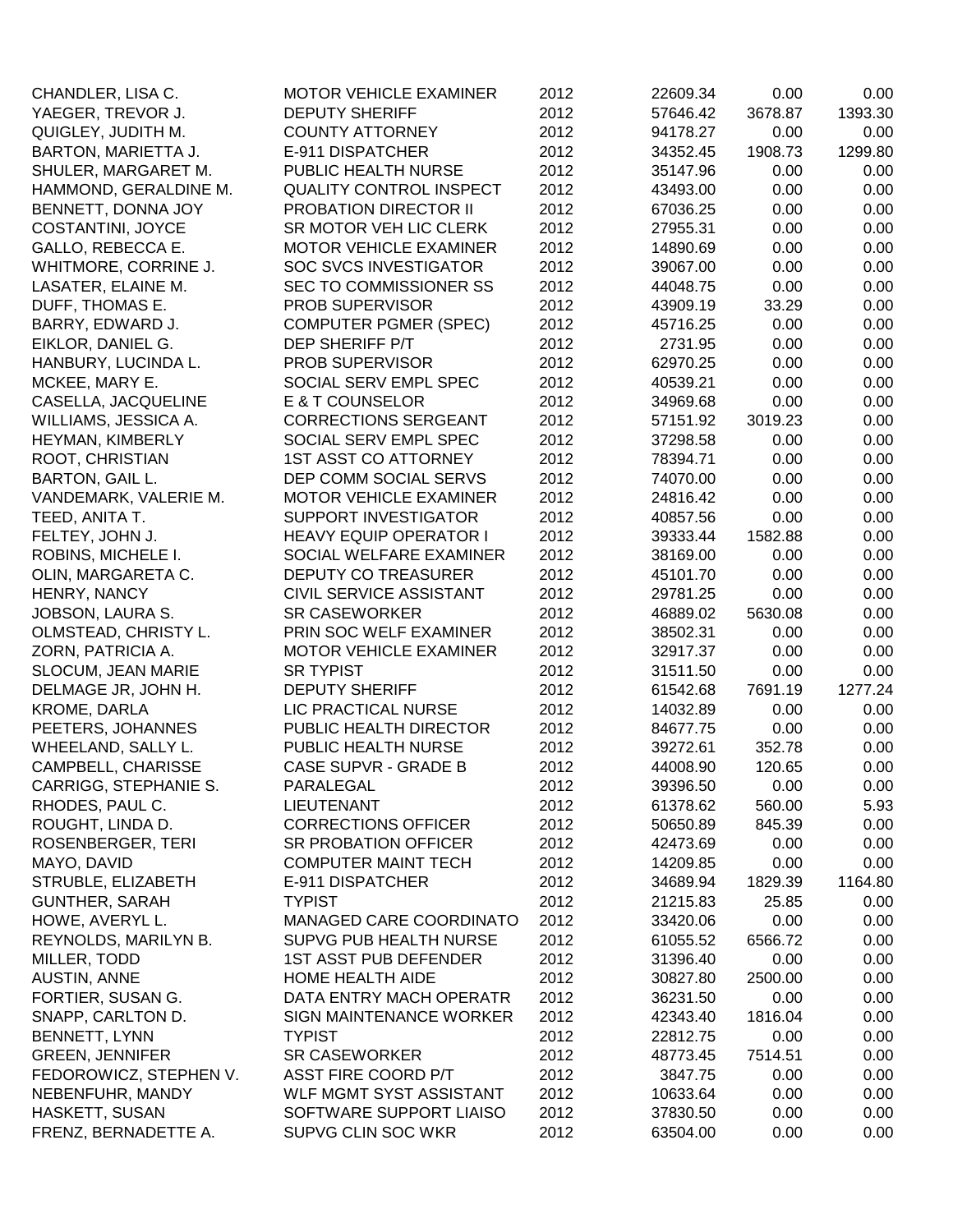| TALCOTT, BRADLEY S.                          | <b>INVESTIGATOR</b>                         | 2012         | 57872.10             | 311.60        | 4.50         |
|----------------------------------------------|---------------------------------------------|--------------|----------------------|---------------|--------------|
| ZEPKOWSKI, JENNIFER                          | REG PROFESSIONAL NURSE                      | 2012         | 46517.71             | 3736.46       | 0.00         |
| <b>RESUE, MICHELE</b>                        | CASE SUPVR - GRADE B                        | 2012         | 44103.91             | 120.91        | 0.00         |
| <b>GELATT, MARY L.</b>                       | REG PROFESSIONAL NURSE                      | 2012         | 47751.00             | 0.00          | 0.00         |
| HALL, SUE E.                                 | SR SOC WELFARE EXAMINER                     | 2012         | 45593.24             | 124.99        | 0.00         |
|                                              |                                             | 2012         | 19178.49             |               |              |
| VOUGHT, JOYCE                                | HOME HEALTH AIDE                            |              |                      | 1613.41       | 0.00         |
| ROMANCZUK-SMELCER, SUSAN                     | DIR OF COMMUNITY SERV                       | 2012         | 47906.33             | 0.00          | 0.00         |
| ROCKWELL, DIANE                              | <b>SEC TO SHERIFF</b>                       | 2012         | 48519.00             | 0.00          | 0.00         |
| WALKER, CHRISTIE A.                          | <b>CASE SUPVR - GRADE B</b>                 | 2012         | 61980.45             | 304.65        | 0.00         |
| AYERS, DAVID S.                              | <b>HEAVY EQUIP OPERATOR II</b>              | 2012         | 42140.19             | 1049.83       | 0.00         |
| PRATT, ELLEN                                 | SOLID WASTE MANAGER                         | 2012         | 46239.25             | 0.00          | 0.00         |
| LOUNSBURY, TINA M.                           | <b>SR CASEWORKER/RN</b>                     | 2012         | 55480.50             | 0.00          | 0.00         |
| HALLETT, RICHARD                             | <b>INVESTIGATOR</b>                         | 2012         | 62129.30             | 4500.83       | 72.47        |
| CLARK, KIMBERLY A.                           | PRIN SOC WELF EXAMINER                      | 2012         | 46915.24             | 1052.74       | 0.00         |
| RILEY, BARBARA L.                            | <b>SR PROBATION OFFICER</b>                 | 2012         | 40287.50             | 0.00          | 0.00         |
| WINTERS, STACEY L.                           | <b>SR PROBATION OFFICER</b>                 | 2012         | 47379.75             | 0.00          | 0.00         |
| <b>HOLLENBECK, RITA</b>                      | <b>ACCTG SUPVR - GRADE B</b>                | 2012         | 48577.71             | 0.00          | 0.00         |
| HOGAN, PATRICK K.                            | <b>SR INVESTIGATOR</b>                      | 2012         | 70442.42             | 6377.01       | 83.48        |
| MARSH, DONALD                                | <b>CASE SUPVR - GRADE B</b>                 | 2012         | 44016.75             | 0.00          | 0.00         |
| KALLIN, KRISTEN S.                           | SEC TO DIR OF PROBATION                     | 2012         | 36197.75             | 0.00          | 0.00         |
| HORTON, HEATHER                              | SOCIAL SERV EMPL SPEC                       | 2012         | 33857.67             | 0.00          | 0.00         |
| SINSABAUGH, TERRY                            | <b>CORRECTIONS SERGEANT</b>                 | 2012         | 56285.62             | 2152.87       | 0.00         |
| WHITE, EDWARD C.                             | <b>HEAVY EQUIP OPRATOR III</b>              | 2012         | 40519.88             | 29.45         | 0.00         |
| MURRAY, THOMAS                               | <b>BLDG MAINT MECHANIC I</b>                | 2012         | 35450.17             | 3928.12       | 0.00         |
| WARD, REBECCA                                | <b>REG PROF NURSE P/T</b>                   | 2012         | 17000.82             | 0.00          | 0.00         |
| MARSH, NATHANIEL                             | <b>CORRECTIONS LIEUTENANT</b>               | 2012         | 57613.75             | 0.00          | 0.00         |
| <b>GRANT, GARY</b>                           | DIR OF ADMIN SERVICES                       | 2012         | 58967.25             | 0.00          | 0.00         |
| KEMP, BRENDA A.                              | <b>CORRECTIONS OFFICER</b>                  | 2012         | 35268.95             | 265.45        | 0.00         |
| RICHARDS, ARRAH                              | PAYROLL CLERK TYPIST                        | 2012         | 30730.96             | 0.00          | 0.00         |
| PLACE, KIMBERLY                              | SOCIAL WELFARE EXAMINER                     | 2012         | 28117.53             | 0.00          | 0.00         |
| WHITE, WILLIAM                               | SERGEANT-SHERIFF                            | 2012         | 59874.69             | 2278.16       | 40.53        |
| GOODSPEED, DEBRA                             | SOCIAL SERV EMPL SPEC                       | 2012         | 34197.14             | 0.00          | 0.00         |
| YANCHUS, ROBERT T.                           | <b>EMPLMT CONTRACTS SPEC</b>                | 2012         | 1279.41              | 0.00          | 0.00         |
| MCCALL, SHERI                                | <b>EMPLOYMENT CTR SUPERVR</b>               | 2012         | 48170.21             | 0.00          | 0.00         |
| <b>BEUTER, BONNIE</b>                        | <b>ADMINISTRATIVE SEC</b>                   | 2012         | 29338.25             | 0.00          | 0.00         |
| MARATEA, MICHAEL S.                          | SR. ADMIN PROB OFFICER                      | 2012         | 54624.50             | 0.00          | 0.00         |
| HOOSE, SANDRA                                | SUPVG COMM HEALTH NURSE                     | 2012         | 58858.19             | 8539.18       | 0.00         |
| NUGENT, SANDRA R.                            | SUPPORT INVESTIGATOR                        | 2012         | 40395.00             | 0.00          | 0.00         |
| CUSHMAN, BARBARA L.                          | <b>ACCT CLERK - TYPIST</b>                  | 2012         | 27193.73             | 0.00          | 0.00         |
| MINUGH-BRUTSCHER, CRYSTAL ADMINISTRATIVE SEC |                                             | 2012         | 28963.00             | 0.00          | 0.00         |
| SEARLES, KATIE                               | <b>SR. CLERK</b>                            | 2012         | 26907.12             | 0.00          | 0.00         |
| <b>BIDWELL, MICHAEL</b>                      | <b>WORKING SUPERVISOR</b>                   | 2012         | 47859.35             | 1021.91       | 0.00         |
| LECOUNT, RICHARD W.                          | DIR EMERG PREPAREDNESS                      | 2012         | 20279.50             | 0.00          | 0.00         |
| LANTZ, SUSANNE                               | <b>ACCT CLERK - TYPIST P/T</b>              | 2012         | 120.52               | 0.00          | 0.00         |
| <b>WORTHINGTON, JILL</b>                     | SR CLIN SOC WKR (CMH)                       | 2012         | 55034.75             | 0.00          | 0.00         |
| DIXSON, RICHARD P.                           | SR COMP MAINT TECH                          | 2012         | 40351.56             | 0.00          | 0.00         |
| CAIN, BRIAN                                  | PROB SUPERVISOR                             | 2012         | 47619.03             | 0.00          | 0.00         |
| HICKEY, PATRICIA                             | <b>ACCT CLERK - TYPIST P/T</b>              | 2012         | 10573.25             | 0.00          | 0.00         |
| POOLE, LISA                                  | DEPUTY COUNTY CLERK                         | 2012         | 47154.00             | 0.00          | 0.00         |
|                                              |                                             |              |                      |               |              |
| WHIPPLE, JULIE A.                            | PRIN SOC WELF EXAMINER                      | 2012         | 45474.63             | 737.88        | 0.00         |
| KELLY, MARGARET                              | SR CLIN SOC WKR (CMH)                       | 2012<br>2012 | 55130.25             | 0.00          | 0.00<br>0.00 |
| DOW, NANCY<br>TALCOTT-NAGY, NANCY            | <b>TYPIST</b><br><b>ACCT CLERK - TYPIST</b> | 2012         | 23824.91<br>13904.45 | 0.00<br>51.16 | 0.00         |
|                                              | <b>TYPIST</b>                               | 2012         |                      | 0.00          | 0.00         |
| <b>SCHUMACHER, LISA</b>                      | DEP COMM OF PUBLIC WRKS                     | 2012         | 26808.38             |               |              |
| HAMMOND, GARY J.                             |                                             |              | 70632.26             | 0.00          | 0.00         |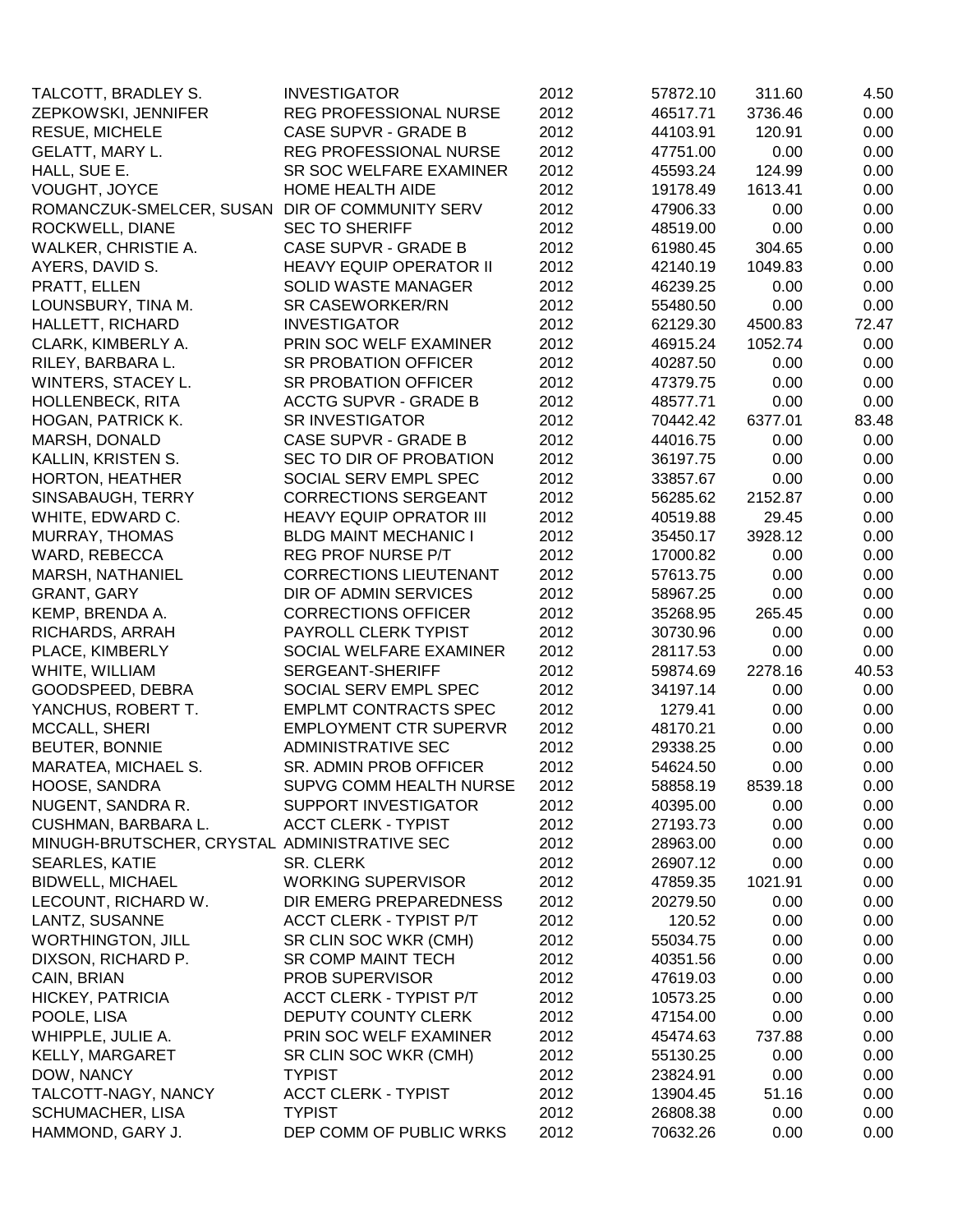| <b>BARTON, DOUGLAS</b>        | DIR OF ECON DEV & PLAN         | 2012 | 82674.50 | 0.00     | 0.00    |
|-------------------------------|--------------------------------|------|----------|----------|---------|
| <b>CARGILL, CHRISTEENIA</b>   | DIR OF CHILD SPEC NEEDS        | 2012 | 48782.75 | 0.00     | 0.00    |
| DEROUCHIE, KIMBERLY           | EARLY INTER SERV COORD         | 2012 | 38791.47 | 0.00     | 0.00    |
| <b>KELLEY, RUTH</b>           | REG PROFESSIONAL NURSE         | 2012 | 46908.62 | 3886.37  | 0.00    |
| HEATH, CYNTHIA M.             | PAYROLL SUPERVISOR             | 2012 | 43710.04 | 0.00     | 0.00    |
| HENRY, BRIAN R.               | <b>DEPUTY SHERIFF</b>          | 2012 | 53654.97 | 42.85    | 1037.87 |
| MARCOCCI, DAVID               | <b>MAINTENANCE MECH III</b>    | 2012 | 32293.20 | 0.00     | 0.00    |
| STANTON, TODD                 | SR COMP MAINT TECH             | 2012 | 38365.87 | 0.00     | 0.00    |
| DUVARNEY, STEVEN G.           | CHIEF E-911 DISPATCHER         | 2012 | 53116.61 | 1962.39  | 17.50   |
| COLLING, ROBERT V.            | PROBATION OFFICER              | 2012 | 37945.90 | 0.00     | 0.00    |
| JONES, JAMES S.               | <b>CORRECTIONS OFFICER P/T</b> | 2012 | 4482.86  | 0.00     | 0.00    |
| MCDONALD, MICHAEL G.          | DEP DIR EMERG PREPARED         | 2012 | 5380.00  | 0.00     | 0.00    |
| BROWN, JEFFREY A.             | <b>WORKING SUPERVISOR</b>      | 2012 | 78352.59 | 15719.23 | 0.00    |
| HORNICK, MARY ANNE            | <b>ACCT CLERK - TYPIST</b>     | 2012 | 24390.64 | 0.00     | 0.00    |
| <b>VERTULI, VINCENT</b>       | <b>MAINTENANCE MECH III</b>    | 2012 | 39235.26 | 112.94   | 0.00    |
| ROCKWELL, BRYAN K.            | <b>HEAVY EQUIP OPRATOR III</b> | 2012 | 64017.79 | 12431.31 | 0.00    |
|                               | <b>ADMIN ASSISTANT</b>         |      |          |          |         |
| KNAPP, BETSY                  |                                | 2012 | 34960.00 | 0.00     | 0.00    |
| HILL, TRACY L.                | SOCIAL WELFARE EXAMINER        | 2012 | 36231.50 | 0.00     | 0.00    |
| PRESHUR, MICHELLE             | <b>CASEWORKER</b>              | 2012 | 4706.02  | 172.19   | 0.00    |
| SPALLONE JR, ROBERT A.        | <b>DEPUTY SHERIFF</b>          | 2012 | 52677.20 | 94.89    | 8.06    |
| TINGLEY, RUTH                 | SOCIAL WELFARE EXAMINER        | 2012 | 29823.08 | 0.00     | 0.00    |
| SADDLEMIRE, SANDRA            | DEP COMM OF ELEC BOARD         | 2012 | 29271.00 | 0.00     | 0.00    |
| FERRI-GILBERT, BRANDI JOY     | NETWORK ADMINISTRATOR          | 2012 | 53536.59 | 0.00     | 0.00    |
| STUBECKI, DEBORA              | <b>ADMINISTRATIVE SEC</b>      | 2012 | 3345.15  | 4.07     | 0.00    |
| JORGENSEN, LINN               | <b>CIVIL SERVICE ADMINIS</b>   | 2012 | 44952.00 | 0.00     | 0.00    |
| KALLIN, CHRISTOPHER L.        | CHILD SUPP ENFORCE SUPV        | 2012 | 51043.34 | 0.00     | 0.00    |
| CASE, RAYMOND P.              | <b>TIOGA COUNTY LEGISLATOR</b> | 2012 | 2872.21  | 0.00     | 0.00    |
| WARD, KIMBERLY J.             | <b>CIVIL MANAGER</b>           | 2012 | 41832.75 | 0.00     | 0.00    |
| LIGOURI, CYNTHIA              | <b>CLINICAL SOCIAL WORKER</b>  | 2012 | 49225.54 | 0.00     | 0.00    |
| FURMAN, SARAH                 | <b>CLERK (SEASONAL)</b>        | 2012 | 2766.56  | 0.00     | 0.00    |
| YETTER, SHAWN L.              | <b>COMIS SOCIAL SERVICE</b>    | 2012 | 89003.25 | 0.00     | 0.00    |
| <b>GARRISON, KATHERINE E.</b> | PRIN SOC WELF EXAMINER         | 2012 | 42511.40 | 0.00     | 0.00    |
| SALON, ELIZABETH R.           | NURSE PRACTITIONER P/T         | 2012 | 14392.57 | 0.00     | 0.00    |
| HASKINS, DENISE               | <b>TYPIST</b>                  | 2012 | 26808.50 | 0.00     | 0.00    |
| LUCE, CRYSTAL                 | <b>SR TYPIST</b>               | 2012 | 28754.33 | 1063.77  | 0.00    |
| MORLEY, JOSHUA                | <b>MOTOR EQUIP OPERATOR II</b> | 2012 | 32443.97 | 202.93   | 0.00    |
| BIDWELL, STEPHEN E.           | <b>MAINTENANCE MECH III</b>    | 2012 | 42582.62 | 717.66   | 0.00    |
| PFLEGHARDT, CAROL             | PUBLIC HEALTH NURSE            | 2012 | 55631.94 | 5025.44  | 0.00    |
| SAMPEY, JODI                  | SUPVG CLIN SOC WKR             | 2012 | 59354.82 | 2538.07  | 0.00    |
| TORREY, E. JOHN               | SUPPORT INVESTIGATOR           | 2012 | 33420.06 | 0.00     | 0.00    |
| CHECCHIA, BARBARA             | SR CLIN SOC WKR (CMH)          | 2012 | 56254.25 | 0.00     | 0.00    |
| KEMMERY, SHAWN P.             | <b>DEPUTY SHERIFF</b>          | 2012 | 53394.25 | 272.72   | 547.28  |
| <b>BOSTWICK, DONALD</b>       | <b>HEAVY EQUIP OPRATOR III</b> | 2012 | 42671.75 | 2594.43  | 0.00    |
| NIXON, MICHELENE D.           | <b>TYPIST</b>                  | 2012 | 102.00   | 0.00     | 0.00    |
| GEHEN, CAROL L.               | <b>REG PROF NURSE P/T</b>      | 2012 | 14797.55 | 0.00     | 0.00    |
| <b>BESSEY, ADAM T</b>         | <b>DEPUTY SHERIFF</b>          | 2012 | 57493.75 | 3906.46  | 1013.04 |
| KIPLING, JULIE L.             | <b>DEPUTY SHERIFF</b>          | 2012 | 57194.19 | 3777.82  | 842.12  |
| ACKLEY, WILLIAM H.            | <b>MECHANIC / WORKING SUPR</b> | 2012 | 64193.86 | 5694.34  | 0.00    |
| FIGGS, JEANROSE               | <b>COMMUNITY HEALTH NURSE</b>  | 2012 | 55078.43 | 7592.18  | 0.00    |
| LORD, JUDY M.                 | SR DATA ENTRY MACH OPR         | 2012 | 29474.12 | 0.00     | 0.00    |
| FOOTE, SONJA                  | <b>SR CASEWORKER</b>           | 2012 | 47782.60 | 4991.37  | 0.00    |
| <b>GENOVESE, MARIA</b>        | PRINCIPAL ACCOUNT CLERK        | 2012 | 32998.16 | 2770.63  | 0.00    |
| SANDERS, JAMAAL O.            | <b>CORRECTIONS OFFICER</b>     | 2012 | 37132.22 | 1828.66  | 0.00    |
|                               |                                |      |          |          |         |
| MALEC, MARYANNE               | <b>CASEWORKER</b>              | 2012 | 44436.61 | 2349.28  | 0.00    |
| ERVAY, ROBERT                 | E-911 DISPATCHER               | 2012 | 35266.96 | 2913.00  | 1323.00 |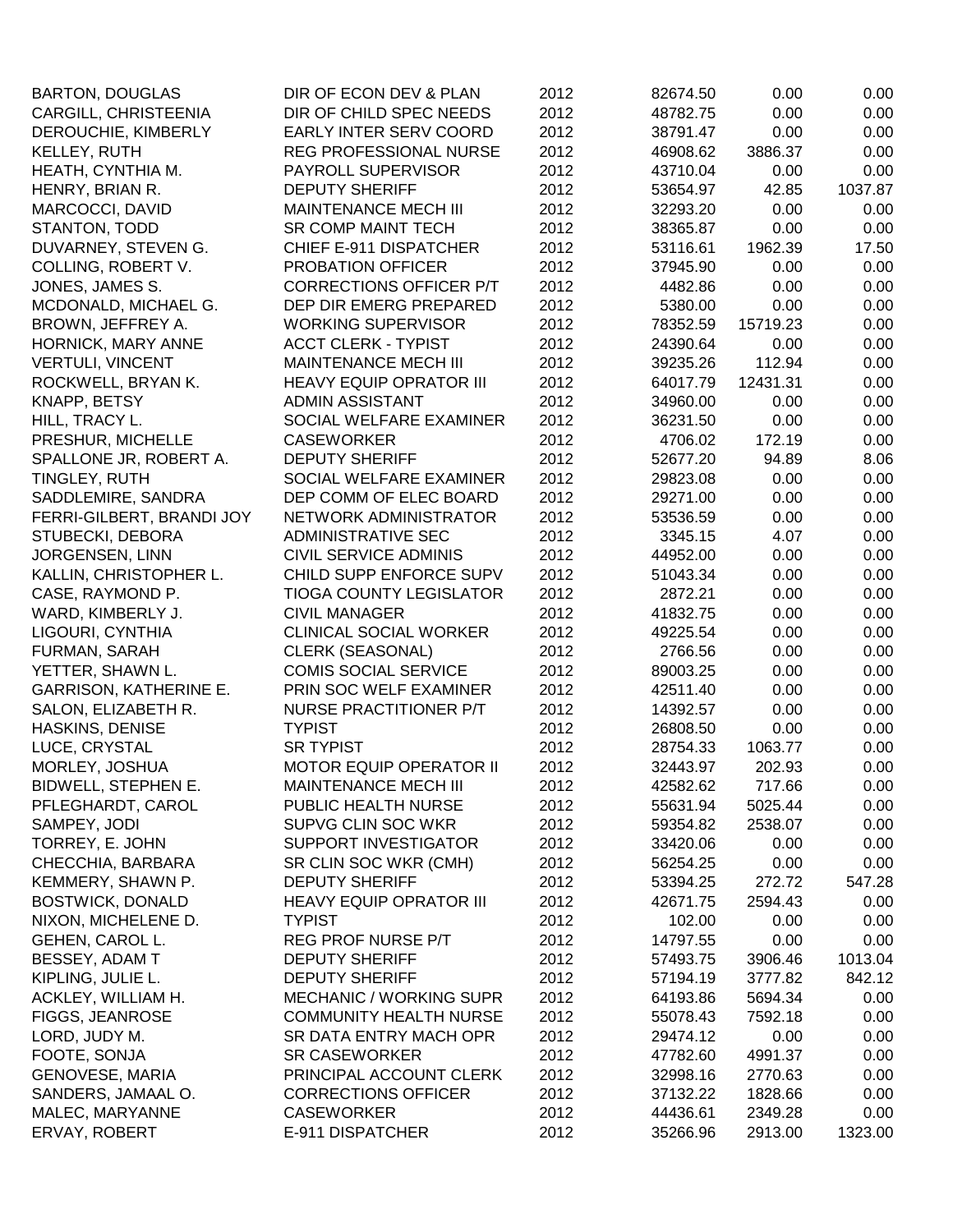| HOWE, ARLENE L.           | DEP CLERK TO TC LEGIS          | 2012 | 581.30   | 0.00    | 0.00    |
|---------------------------|--------------------------------|------|----------|---------|---------|
| ERVAY, ALAN               | <b>MECHANIC / WORKING SUPR</b> | 2012 | 45687.54 | 1488.94 | 0.00    |
| MOULTON, WAYNE T.         | <b>INVESTIGATOR</b>            | 2012 | 60298.01 | 2695.00 | 47.01   |
| SISENSTEIN, JUNE          | <b>EXECUTIVE SECRETARY</b>     | 2012 | 36183.14 | 0.00    | 0.00    |
| HORTON, SUZANNE           | PROJECT MANAGER                | 2012 | 80843.36 | 0.00    | 0.00    |
| CANAVAN, ROXIE A.         | <b>ACCT CLERK - TYPIST</b>     | 2012 | 29152.67 | 0.00    | 0.00    |
|                           |                                | 2012 |          | 181.00  | 0.00    |
| JENKINS, ELIZABETH        | CASE SUPVR - GRADE B           |      | 47044.71 |         |         |
| HARRIS, ELIZABETH K.      | E-911 DISPATCHER               | 2012 | 40516.36 | 2139.22 | 154.05  |
| HARRIS, SHERRI            | PRINCIPAL ACCOUNT CLERK        | 2012 | 31262.11 | 0.00    | 0.00    |
| CRAWFORD, HAROLD B.       | <b>CLEANER II</b>              | 2012 | 37716.82 | 0.00    | 0.00    |
| NITTI, VALERIE            | DIR EMPLOY & TRANS SUPP        | 2012 | 63305.00 | 0.00    | 0.00    |
| <b>BAILEY, BETH</b>       | E & T COUNSELOR                | 2012 | 39274.00 | 0.00    | 0.00    |
| MCRORY, KEVIN D.          | SOCIAL WORK ASST II            | 2012 | 46803.50 | 0.00    | 0.00    |
| KNAPP, ALBERT             | PUB HEALTH SANITARIAN          | 2012 | 38492.04 | 3270.00 | 0.00    |
| SYLVESTER, CYNTHIA A. R.  | <b>CLINICAL SUPERVISOR</b>     | 2012 | 55144.23 | 2310.73 | 0.00    |
| <b>MADISON, KRISTINE</b>  | SR ACCT CLERK - TYPIST         | 2012 | 30643.89 | 0.00    | 0.00    |
| <b>WATERMAN, BRIAN</b>    | <b>MOTOR EQUIP OPRATOR III</b> | 2012 | 35157.10 | 1671.66 | 0.00    |
| STEPHENS, DIANE           | <b>SEC TO CO ATTORNEY</b>      | 2012 | 31258.24 | 0.00    | 0.00    |
| MCCORMICK, BARBARA        | <b>CONFIDENTIAL ASSISTANT</b>  | 2012 | 37689.00 | 0.00    | 0.00    |
| COLE, STEPHANIE A.        | E-911 DISPATCHER               | 2012 | 34838.46 | 274.35  | 711.80  |
| PALOMBIZIO, TRACY         | SR CLIN SOC WKR (CMH)          | 2012 | 51010.50 | 0.00    | 0.00    |
| <b>HOUGHTON, BONNIE</b>   | SOCIAL WELFARE EXAMINER        | 2012 | 28362.91 | 0.00    | 0.00    |
| CICHOWSKI-DOUPE, ELAINE   | DIR OF PATIENT SVCS            | 2012 | 61380.50 | 0.00    | 0.00    |
| <b>BLAASCH, ROBERT R.</b> | SERGEANT-SHERIFF               | 2012 | 61091.52 | 2188.15 | 18.00   |
| VOUGHT JR., ROBERT M.     | <b>CORRECTIONS OFFICER</b>     | 2012 | 50658.63 | 553.05  | 0.00    |
| NICHOLS, KELLY            | SR SOC WELFARE EXAMINER        | 2012 | 38339.00 | 0.00    | 0.00    |
| WHITE, BRIAN              | <b>MOTOR EQUIP OPERATOR II</b> | 2012 | 31463.41 | 685.16  | 0.00    |
| HAWKEN, ELIZABETH J.      | CO DIR OF REAL PROP SVC        | 2012 | 58872.50 | 0.00    | 0.00    |
| NALEPA, SHAWN J.          | <b>INVESTIGATOR</b>            | 2012 | 60322.65 | 2720.06 | 46.59   |
| KONECNY, MICHELE L.       | <b>CORRECTIONS OFFICER</b>     | 2012 | 41403.33 | 630.08  | 0.00    |
| MURPHY, LAURAN            | <b>SR CASEWORKER</b>           | 2012 | 44132.63 | 3840.34 | 0.00    |
| WESTMILLER, JUDY A.       | <b>EXECUTIVE SECRETARY</b>     | 2012 | 36215.44 | 0.00    | 0.00    |
| BOGART, LINDA M.          | <b>RECORDING CLERK</b>         | 2012 | 31857.50 | 0.00    | 0.00    |
| AYERS, BETH H.            | <b>RESOURCE ASSISTANT</b>      | 2012 | 37618.25 | 0.00    | 0.00    |
| GILL, SARAH A.            | SERGEANT-SHERIFF               | 2012 | 60042.75 | 1169.38 | 1317.48 |
| <b>GRIER, DEREK</b>       | <b>AUTOMOTIVE MECHANIC II</b>  | 2012 | 34292.83 | 711.47  | 0.00    |
| POFF, AMY E.              | <b>BENEFITS MANAGER</b>        | 2012 | 45339.00 | 0.00    | 0.00    |
| MYERS, LINDA M.           | <b>COMMUNITY SERV WORKER</b>   | 2012 | 32018.25 | 0.00    | 0.00    |
|                           | <b>TYPIST P/T</b>              |      |          |         |         |
| HANSEN, PATRICIA          |                                | 2012 | 6523.50  | 0.00    | 0.00    |
| MCCANN, DENIS             | DIR OF ADMIN SERVICES          | 2012 | 60775.00 | 0.00    | 0.00    |
| JONES, BILL               | PROBATION OFFICER              | 2012 | 41459.56 | 484.35  | 0.00    |
| KELLOGG, BEVERLY J.       | PRINCIPAL ACCOUNT CLERK        | 2012 | 39927.00 | 0.00    | 0.00    |
| HOLT, BRENDA              | <b>TYPIST</b>                  | 2012 | 28071.73 | 0.00    | 0.00    |
| CHILSON, BETTY            | <b>ACCT CLERK - TYPIST</b>     | 2012 | 28211.25 | 0.00    | 0.00    |
| HALL, GREG S.             | <b>CORRECTIONS OFFICER</b>     | 2012 | 49805.50 | 0.00    | 0.00    |
| SHEPARDSON, ELIZABETH A.  | <b>SEC TO CO ATTORNEY</b>      | 2012 | 7879.70  | 0.00    | 0.00    |
| ROWLEY, DEBORAH L         | <b>TYPIST</b>                  | 2012 | 23511.19 | 0.00    | 0.00    |
| HOBART, JESSICA M.        | <b>SR. PAYROLL CLERK</b>       | 2012 | 22683.28 | 0.00    | 0.00    |
| AYERS, DAVID C.           | <b>COMPUTER PROGRAMMER</b>     | 2012 | 44530.25 | 0.00    | 0.00    |
| <b>BOGART, SUSAN</b>      | <b>RECORDS MGT CLERK</b>       | 2012 | 32560.31 | 0.00    | 0.00    |
| JEFFERY, JARED            | <b>MOTOR EQUIP OPERATOR I</b>  | 2012 | 32871.87 | 1030.27 | 0.00    |
| ULRICH, SHARON E.         | <b>RECORDING CLERK</b>         | 2012 | 29353.50 | 0.00    | 0.00    |
| SARACENO, TERESA          | <b>ECONOMIC DEV SPECIALIST</b> | 2012 | 50001.50 | 0.00    | 0.00    |
| MILLER, MELANIE           | <b>COMMUNITY HEALTH NURSE</b>  | 2012 | 54798.47 | 5242.51 | 0.00    |
| FEDOROWICZ, CONNIE        | ASST FIRE COORD P/T            | 2012 | 4087.75  | 0.00    | 0.00    |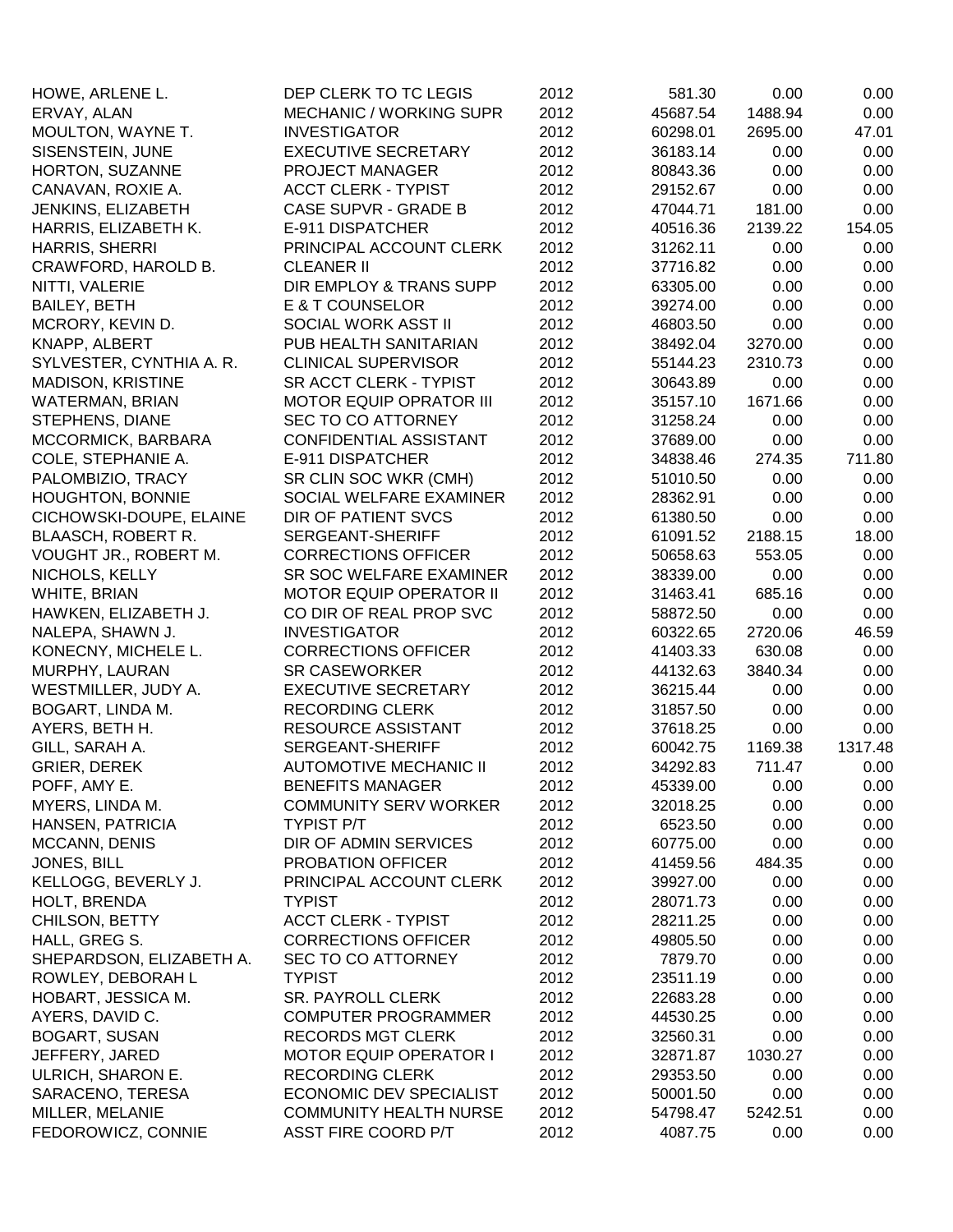| HOGAN, MARY E.             | <b>COMPUTER PGMER (SPEC)</b>   | 2012 | 48117.50 | 0.00    | 0.00    |
|----------------------------|--------------------------------|------|----------|---------|---------|
| ELLIS, LAURA               | SR ACCT CLERK - TYPIST         | 2012 | 33475.82 | 0.00    | 0.00    |
| BUDINGER, KRISTINE S.      | <b>CORRECTIONS OFFICER</b>     | 2012 | 39621.57 | 4618.01 | 0.00    |
| KLOSSNER, KATHLEEN A.      | HOME HEALTH AIDE               | 2012 | 35847.25 | 2490.00 | 0.00    |
| BOMYSOAD, S. DANIEL        | <b>CORRECTIONS OFFICER</b>     | 2012 | 27639.01 | 1534.30 | 0.00    |
| THAYER, CHARLES            | <b>HEAVY EQUIP OPERATOR I</b>  | 2012 | 38185.01 | 1803.43 | 0.00    |
| KIPLING, RANDY E.          | <b>LIEUTENANT</b>              | 2012 | 66940.81 | 4332.42 | 70.95   |
| IANNONE, CINDY A.          | <b>CORRECTIONS OFFICER</b>     | 2012 | 49267.92 | 440.67  | 0.00    |
| TIFFANY, JEFFREY A.        | COOK/MANAGER                   | 2012 | 49805.58 | 0.00    | 0.00    |
| OKRASINSKI JR., FRANCIS R. | ASST FIRE COORD P/T            | 2012 | 6567.75  | 0.00    | 0.00    |
| FIEDLER, SALLY A.          | <b>MAIL CLERK</b>              | 2012 | 1840.24  | 0.00    | 0.00    |
| KIDNEY, TINA               | <b>CORRECTIONS OFFICER</b>     | 2012 | 50528.20 | 1700.95 | 0.00    |
| JEWELL, TIMOTHY J.         | <b>CAPTAIN-OPERATIONS OFFI</b> | 2012 | 63104.75 | 0.00    | 0.00    |
| ALLEN JR, WILLIAM J.       | <b>CORRECTIONS SERGEANT</b>    | 2012 | 46189.28 | 1326.03 | 0.00    |
| AGAN, TIMOTHY              | <b>CORRECTIONS SERGEANT</b>    | 2012 | 55135.52 | 1964.48 | 0.00    |
| WILLETT, LAURA L.          | <b>CORRECTIONS OFFICER</b>     | 2012 | 41674.19 | 900.82  | 0.00    |
| GAVIN, DANIEL G.           | <b>DEPUTY SHERIFF</b>          | 2012 | 61280.26 | 7440.29 | 1265.72 |
| SPANGENBURG, DENNIS K.     | <b>CORRECTIONS SERGEANT</b>    | 2012 | 55510.46 | 1377.71 | 0.00    |
| GROVER, WANDA              | <b>TAX ROLL SUPERVISOR</b>     | 2012 | 34948.25 | 0.00    | 0.00    |
| <b>BENNETT, BRYON</b>      | <b>MOTOR EQUIP OPRATOR III</b> | 2012 | 34209.92 | 414.64  | 0.00    |
| KORBAR, MEDARD             | <b>TECHNICAL FACILITY SUPR</b> | 2012 | 42343.02 | 4673.50 | 0.00    |
| HUTCHISON, MARYANNE        | <b>CLEANER I</b>               | 2012 | 18896.95 | 0.00    | 0.00    |
| BOBIER, ALAN G.W.          | <b>DEPUTY SHERIFF</b>          | 2012 | 58515.31 | 4648.60 | 77.83   |
| TURNER, ROY D.             | HIGHWAY WORKER SEASONAL        | 2012 | 13846.20 | 141.00  | 0.00    |
| NOLAN, EUGENE J            | <b>COOK</b>                    | 2012 | 11323.14 | 0.00    | 0.00    |
|                            | <b>MAINTENANCE MECH II</b>     | 2012 |          |         |         |
| ACKLEY, DAVID              |                                |      | 41339.77 | 6459.85 | 0.00    |
| <b>BERRY, FRANCES</b>      | PRINCIPAL ACCOUNT CLERK        | 2012 | 38345.10 | 0.00    | 0.00    |
| TORTORELLO, CHERYL P.      | VETERAN'S SERVICE OFF          | 2012 | 13298.30 | 0.00    | 0.00    |
| <b>BOGART, MICHELE R.</b>  | SERGEANT-SHERIFF               | 2012 | 59029.16 | 2384.36 | 813.86  |
| <b>BRINK, LAWRENCE</b>     | <b>HEAVY EQUIP OPERATOR II</b> | 2012 | 38429.23 | 2755.59 | 0.00    |
| <b>BROWN, RUTHANNE</b>     | SR CLIN SOC WKR (CMH)          | 2012 | 1463.92  | 0.00    | 0.00    |
| EDWARDS, CHAD M.           | <b>CORRECTIONS OFFICER</b>     | 2012 | 34751.48 | 1242.48 | 0.00    |
| POPPERT, BERNADETTE        | <b>CASEWORKER</b>              | 2012 | 44468.13 | 6429.88 | 0.00    |
| SINGLETON, LARRY           | ASST FIRE COORD P/T            | 2012 | 4001.00  | 0.00    | 0.00    |
| LAVORE JR, FRANK P.        | <b>DEPUTY SHERIFF</b>          | 2012 | 53231.55 | 645.24  | 12.06   |
| BEVILACQUA, SEAN M.        | <b>CORRECTIONS OFFICER</b>     | 2012 | 38595.22 | 1953.72 | 0.00    |
| CANZLER, AMY M             | SR DATA ENTRY MACH OPR         | 2012 | 23108.07 | 0.00    | 0.00    |
| ANDREWS, HEATHER           | <b>SUPPORT INVESTIGATOR</b>    | 2012 | 17776.35 | 0.00    | 0.00    |
| BERRY, DANIEL              | <b>MOTOR EQUIP OPERATOR I</b>  | 2012 | 34338.53 | 1691.09 | 0.00    |
| CHILSON, TARA              | SOCIAL WELFARE EXAMINER        | 2012 | 27804.53 | 151.49  | 0.00    |
| DUNBAR, JUDY               | <b>SR TYPIST</b>               | 2012 | 28620.50 | 0.00    | 0.00    |
| JUNKER, SANDRA J.          | DIR VET SRV AGENCY             | 2012 | 14003.75 | 0.00    | 0.00    |
| HEFFNER, ROBERTA           | REG PROFESSIONAL NURSE         | 2012 | 45806.03 | 3024.78 | 0.00    |
| FORREST, KENNETH A.        | <b>CORRECTIONS OFFICER</b>     | 2012 | 35306.87 | 303.37  | 0.00    |
| POTTER, AMY                | SR ACCT CLERK - TYPIST         | 2012 | 25876.80 | 0.00    | 0.00    |
| <b>ACCIARITO, JOE</b>      | <b>HEAVY EQUIP OPERATOR I</b>  | 2012 | 35258.82 | 1611.23 | 0.00    |
| ALBERTSMAN, KATHERINE S.   | E-911 DISPATCHER               | 2012 | 34298.89 | 950.42  | 1114.80 |
| LITTLE, CLIFFORD R.        | <b>DEPUTY SHERIFF</b>          | 2012 | 52639.04 | 36.00   | 28.71   |
| HOLLENBECK, EARL           | <b>CORRECTIONS OFFICER</b>     | 2012 | 55184.59 | 9431.34 | 0.00    |
| KROHMALNEY, HEATHER D.     | <b>CORRECTIONS OFFICER</b>     | 2012 | 47076.02 | 1322.77 | 0.00    |
| DHUY, BRIAN                | <b>CORRECTIONS OFFICER</b>     | 2012 | 49259.11 | 431.86  | 0.00    |
| FEDOCK, DONALD J.          | <b>CORRECTIONS OFFICER P/T</b> | 2012 | 3137.32  | 0.00    | 0.00    |
| RUSSELL, DAVID J.          | <b>CORRECTIONS OFFICER</b>     | 2012 | 53362.17 | 5456.71 | 0.00    |
| DOW, LISA                  | SOCIAL WELFARE EXAMINER        | 2012 | 532.56   | 0.00    | 0.00    |
| ROOT, CHARLES              | WLF MGMT SYST ASSISTANT        | 2012 | 26579.67 | 0.00    | 0.00    |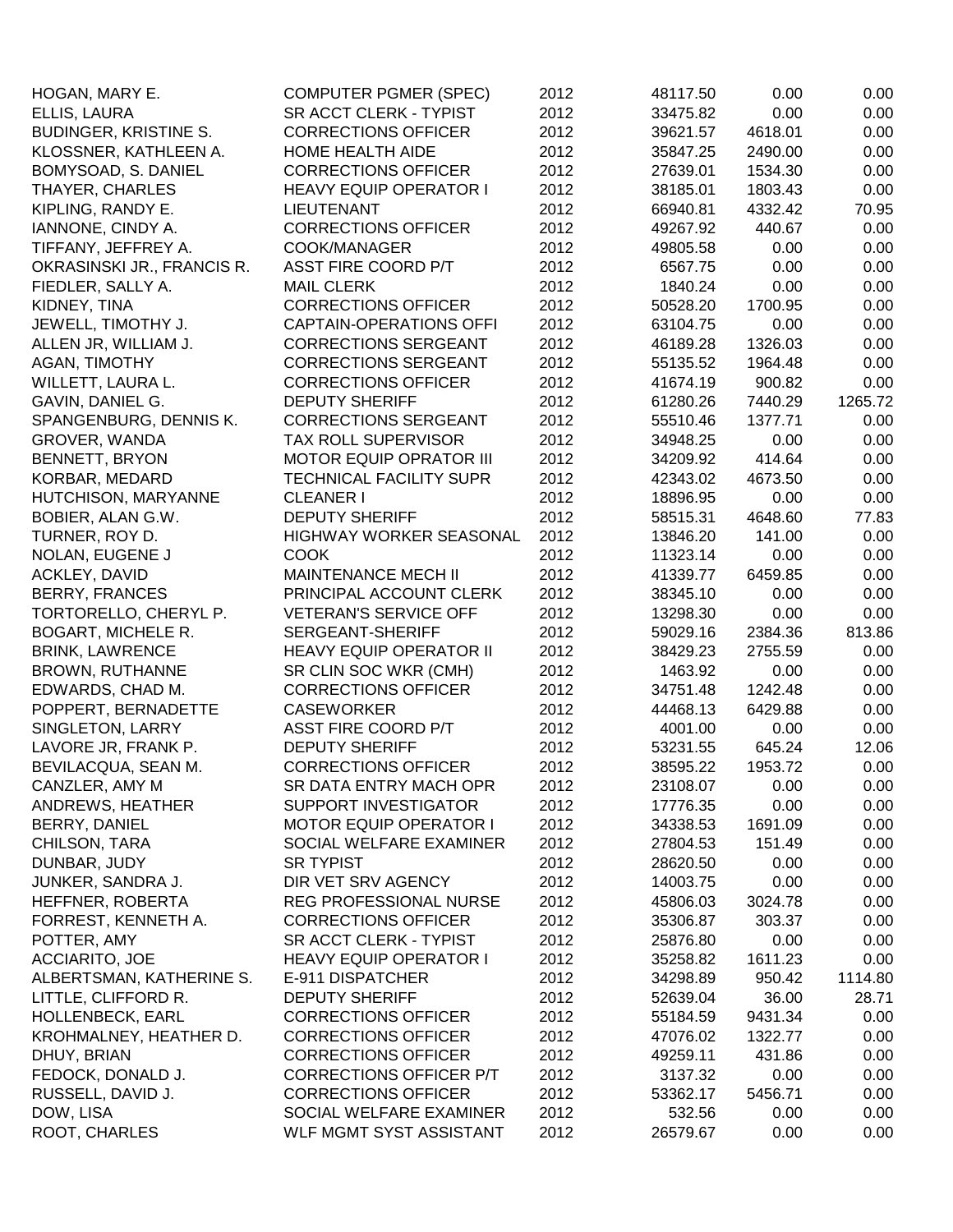| DEROSA, CHERYL          | <b>CLINICAL SOCIAL WORKER</b>                             | 2012 | 52886.88 | 4198.01  | 0.00    |
|-------------------------|-----------------------------------------------------------|------|----------|----------|---------|
| KEIL, JUDITH            | <b>COOK</b>                                               | 2012 | 10844.80 | 0.00     | 0.00    |
| SIFEN, KRISTI M.        | <b>CORRECTIONS OFFICER</b>                                | 2012 | 34997.55 | 1488.55  | 0.00    |
| TOOMBS, BERNADETTE      | COMIS BOARD OF ELEC                                       | 2012 | 36174.75 | 0.00     | 0.00    |
| ROBSON-CROMER, MARCIA   | SR CLIN SOC WKR (CMH)                                     | 2012 | 50518.75 | 0.00     | 0.00    |
| MCDERMOTT, LAURA        | <b>NURSE PRACTITIONER P/T</b>                             | 2012 | 28055.62 | 0.00     | 0.00    |
| MCCRONE, JEANETTE       | SOCIAL WELFARE EXAMINER                                   | 2012 | 27365.43 | 216.43   | 0.00    |
| ELSTON, JUDITH          | <b>COMMUNITY HEALTH NURSE</b>                             | 2012 | 35249.28 | 488.80   | 0.00    |
| MILLER, MARY            | <b>RECORDS MGT CLERK</b>                                  | 2012 | 31414.00 | 0.00     | 0.00    |
| RICE, GREGORY E.        | <b>CORRECTIONS OFFICER</b>                                | 2012 | 46645.04 | 2936.29  | 0.00    |
| SHATARA, THEODORE J.    | DEP SHERIFF P/T                                           | 2012 | 11006.99 | 0.00     | 0.00    |
| FELTEY, JENNIFER        | <b>CLEANER I</b>                                          | 2012 | 4908.62  | 0.00     | 0.00    |
| COE, LISA               | <b>TYPIST</b>                                             | 2012 | 2768.65  | 0.00     | 0.00    |
| WEBSTER, SAMANTHA       | SOCIAL WELFARE EXAMINER                                   | 2012 | 24695.03 | 10.45    | 0.00    |
| NORRIS, JOHN            | <b>CASEWORKER</b>                                         | 2012 | 43978.41 | 2307.16  | 0.00    |
| GARLITZ, PAUL B.        | <b>DEPUTY SHERIFF</b>                                     | 2012 | 54007.72 | 609.19   | 824.28  |
| EDWARDS, JONATHON E.    | <b>CORRECTIONS SERGEANT</b>                               | 2012 | 43324.05 | 4335.15  | 0.00    |
| LOUGHRAN, MARK J.       | 2ND ASST PUB DEFENDER                                     | 2012 | 23605.32 | 0.00     | 0.00    |
| BAKER, LISA J.          | PROBATION ASSISTANT                                       | 2012 | 31222.89 | 1399.81  | 0.00    |
| KOPALEK, TODD M.        | PUB HEALTH SANITARIAN                                     | 2012 | 53847.50 | 12430.00 | 0.00    |
| HASKELL, CATHY A.       | DEP CLERK TO TC LEGIS                                     | 2012 | 40290.62 | 0.00     | 0.00    |
| LISKE, DENISE BETH      | <b>SOC SVCS INVESTIGATOR</b>                              | 2012 | 34891.54 | 0.00     | 0.00    |
| SHOLLENBERGER, SEAN D.  | <b>CORRECTIONS OFFICER</b>                                | 2012 | 49805.50 | 0.00     | 0.00    |
| OLIVIERI, RAECHELL      | SOCIAL WELFARE EXAMINER                                   | 2012 | 26971.55 | 0.00     | 0.00    |
| AYERS, PEGGY            | <b>MAIL CLERK</b>                                         | 2012 | 2428.14  | 0.00     | 0.00    |
| <b>MONK, LORI</b>       | <b>CLINICAL PROGRAM DIR</b>                               | 2012 | 69612.79 | 0.00     | 0.00    |
|                         |                                                           | 2012 |          | 0.00     | 0.00    |
| VAN WERT, JOHN H.       | 3RD ASST CO ATTORNEY                                      | 2012 | 61149.50 | 1839.76  | 0.00    |
| TIFFANY, SARAH          | <b>CASEWORKER</b><br>PRIN SOC WELF EXAMINER               | 2012 | 39177.26 | 335.43   |         |
| FETHERBAY, REBECCA      |                                                           | 2012 | 41009.93 |          | 0.00    |
| HEWITT, SUSAN           | SUPVG CERT A&D COUNSEL                                    |      | 53505.50 | 0.00     | 0.00    |
| HARTMAN, WILLIAM        | <b>MAINTENANCE MECH III</b><br><b>CORRECTIONS OFFICER</b> | 2012 | 23688.45 | 2333.57  | 0.00    |
| <b>TATICH, ROBERT</b>   |                                                           | 2012 | 42339.00 | 0.00     | 0.00    |
| CONEY, ASHLEY           | <b>COMMUNITY SERV WORKER</b>                              | 2012 | 23848.18 | 26.24    | 0.00    |
| DRAKE, KARA A.          | <b>ACCT CLERK - TYPIST</b>                                | 2012 | 24509.59 | 91.44    | 0.00    |
| OLSEN, JOHN E.          | ASST FIRE COORD P/T                                       | 2012 | 3910.50  | 0.00     | 0.00    |
| COOKE, MICHAEL          | SR CLIN SOC WKR (CMH)                                     | 2012 | 50520.75 | 0.00     | 0.00    |
| <b>BOSTWICK, NICOLE</b> | SR SOC WELFARE EXAMINER                                   | 2012 | 34885.49 | 0.00     | 0.00    |
| WORDEN, JOANNE C.       | <b>ELECTION CLERK</b>                                     | 2012 | 1910.00  | 0.00     | 0.00    |
| STOTLER, DONNA-MARIE R. | <b>TYPIST P/T</b>                                         | 2012 | 9866.07  | 0.00     | 0.00    |
| RUSSELL, MATTHEW        | <b>MOTOR EQUIP OPERATOR II</b>                            | 2012 | 30537.57 | 1051.46  | 0.00    |
| RUSSELL, ANDREW C.      | <b>CORRECTIONS OFFICER</b>                                | 2012 | 29914.71 | 150.40   | 0.00    |
| SCOTT, SHERYL           | <b>ACCT CLERK - TYPIST</b>                                | 2012 | 23883.50 | 0.00     | 0.00    |
| SAXTON, KANDI           | SOCIAL WORK ASST II                                       | 2012 | 44334.86 | 1008.06  | 0.00    |
| MACNAUGHTON, JOYLYNN    | <b>CASEWORKER</b>                                         | 2012 | 39823.02 | 2852.75  | 0.00    |
| OSTRANDER, WILLIAM A.   | <b>GIS MANAGER</b>                                        | 2012 | 46881.25 | 0.00     | 0.00    |
| DELMAGE, JOSHUA         | <b>DEPUTY SHERIFF</b>                                     | 2012 | 51283.96 | 4241.37  | 1343.72 |
| <b>BRUNNER, CODY</b>    | <b>CORRECTIONS OFFICER</b>                                | 2012 | 30086.59 | 322.29   | 0.00    |
| VAN VORCE, PEGGY S.     | SR ACCT CLERK - TYPIST                                    | 2012 | 25183.85 | 0.00     | 0.00    |
| <b>BROGDALE, LAURA</b>  | SOCIAL WELFARE EXAMINER                                   | 2012 | 27040.10 | 0.00     | 0.00    |
| AKINS, GARRET           | <b>MOTOR EQUIP OPERATOR I</b>                             | 2012 | 24391.06 | 322.01   | 0.00    |
| CEURTER, BARBARA        | <b>ACCT CLERK - TYPIST</b>                                | 2012 | 22031.12 | 0.00     | 0.00    |
| HERBERT, STEPHEN        | <b>SR CASEWORKER</b>                                      | 2012 | 40285.12 | 1449.20  | 0.00    |
| SAMPSON, LINDA          | SEC TO ECON DEV & PLAN                                    | 2012 | 32015.01 | 0.00     | 0.00    |
| NORMAN, TRACY           | <b>CORRECTIONS OFFICER</b>                                | 2012 | 10750.63 | 810.39   | 0.00    |
| LEWIS, JARVIS K.        | <b>CORRECTIONS OFFICER</b>                                | 2012 | 30236.93 | 472.68   | 0.00    |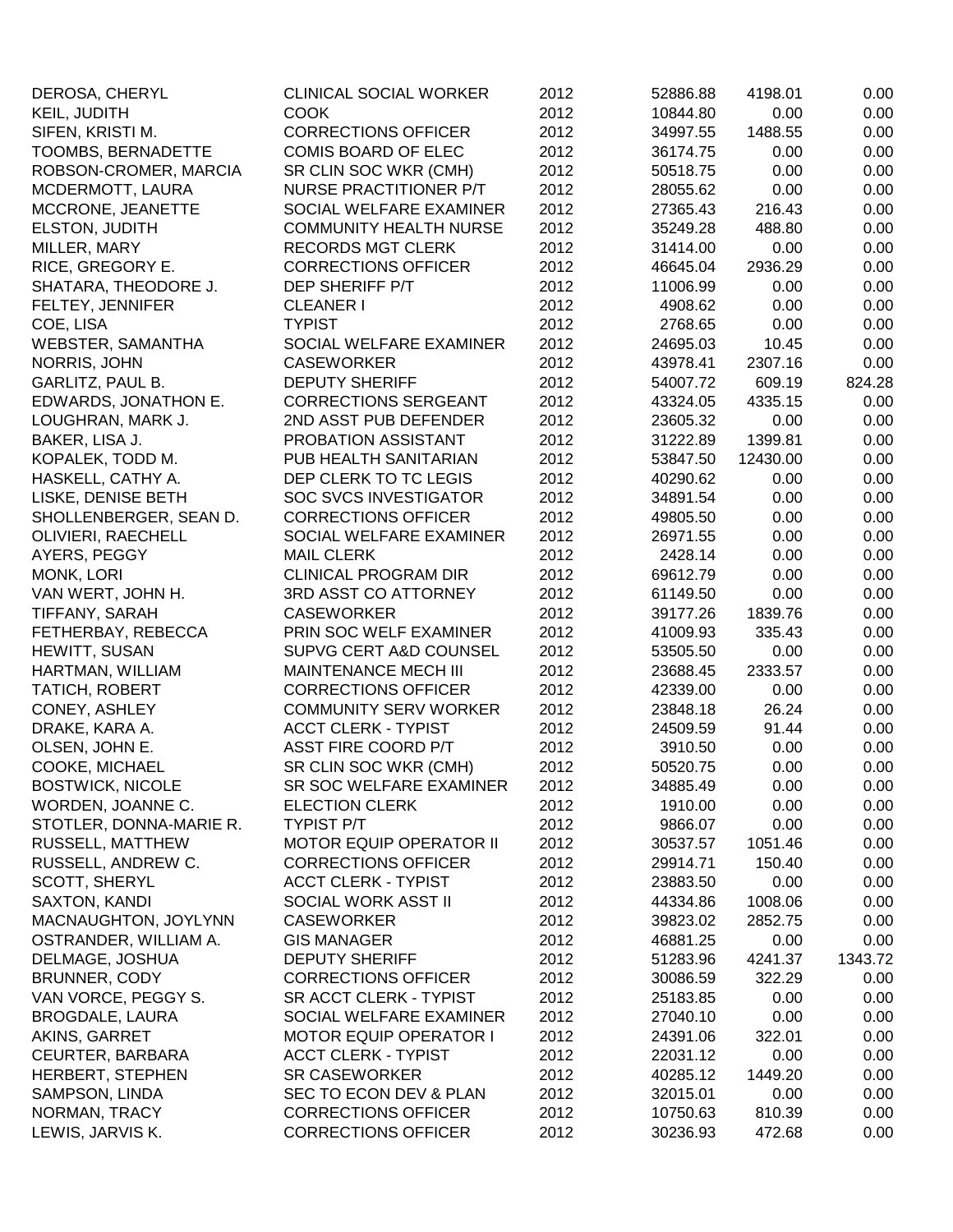| BENNETT, JENNIFER J.                | SEC TO COMM PUBLIC WRKS        | 2012 | 39183.50             | 0.00    | 0.00    |
|-------------------------------------|--------------------------------|------|----------------------|---------|---------|
| SCOTT, JOHN V.                      | COUNTY FIRE COORD P/T          | 2012 | 16330.25             | 0.00    | 0.00    |
| CAFORIO, DEBORAH                    | <b>ACCT CLERK - TYPIST</b>     | 2012 | 7128.54              | 219.77  | 0.00    |
| JARDINE, ELAINE D.                  | <b>COUNTY PLANNING DIRECTO</b> | 2012 | 59184.12             | 0.00    | 0.00    |
| <b>GETZKE, THOMAS B.</b>            | <b>CORRECTIONS OFFICER</b>     | 2012 | 37167.86             | 3658.86 | 0.00    |
| EVANS, JAMES R.                     | <b>CORRECTIONS OFFICER</b>     | 2012 | 34009.00             | 0.00    | 0.00    |
| JONES, ERIK                         | <b>SR CASEWORKER</b>           | 2012 | 39822.09             | 986.17  | 0.00    |
| ROSSI, MICHAEL                      | <b>MOTOR EQUIP OPERATOR II</b> | 2012 | 28521.55             | 688.82  | 0.00    |
| <b>GUNNING, MICHAEL</b>             | <b>DEPUTY SHERIFF</b>          | 2012 | 57379.20             | 3585.05 | 1355.55 |
| SCHREINER, ROY J.                   | <b>CORRECTIONS OFFICER</b>     | 2012 | 50437.43             | 131.85  | 0.00    |
| <b>HOPKINS, LAURA</b>               | SR ACCT CLERK - TYPIST         | 2012 | 27866.00             | 0.00    | 0.00    |
| HARRIS, NATE M.                     | <b>CORRECTIONS OFFICER</b>     | 2012 | 31980.96             | 2216.65 | 0.00    |
| FIGORSKI, LORIANN                   | <b>CASEWORKER</b>              | 2012 | 39966.76             | 4974.55 | 0.00    |
| <b>CONKLIN, APRIL</b>               | SR SOC WELFARE EXAMINER        | 2012 | 39525.33             | 0.00    | 0.00    |
| NILES, AMANDA                       | <b>COMMUNITY SERV WORKER</b>   | 2012 | 10860.27             | 0.00    | 0.00    |
| VANDUSEN, CRYSTAL S.                | CLEANER (PT)                   | 2012 | 7101.68              | 0.00    | 0.00    |
| LANGAN, JOHN J                      | <b>COMIS BOARD OF ELEC</b>     | 2012 | 36174.75             | 0.00    | 0.00    |
| STANTON, HEATHER E.                 | <b>CASEWORKER</b>              | 2012 | 37438.12             | 467.85  | 0.00    |
| <b>CORNELL, JAMES</b>               | PARALEGAL                      | 2012 | 37084.58             | 0.00    | 0.00    |
| FAY, CHRISTINE                      | <b>CLINICAL SOCIAL WORKER</b>  | 2012 | 48321.75             | 0.00    | 0.00    |
|                                     | REG PROFESSIONAL NURSE         | 2012 | 46209.29             | 3427.94 | 0.00    |
| SHRAUGER, JOANN<br>LEWIS, ALYSIA A. | SOCIAL WELFARE EXAMINER        | 2012 |                      | 0.00    | 0.00    |
|                                     | <b>RECORDING CLERK</b>         | 2012 | 24953.77<br>11192.77 | 0.00    | 0.00    |
| KOVALOVSKY, CAROLA                  |                                | 2012 | 23871.65             | 0.00    | 0.00    |
| MORYKAN, DENISE                     | <b>TYPIST</b>                  |      |                      |         |         |
| GUIDELLI, DENISE                    | SUPVG COMM HEALTH NURSE        | 2012 | 56515.84             | 5997.09 | 0.00    |
| <b>WILSON, CARRIE</b>               | EARLY INTER SERV COORD         | 2012 | 35459.00             | 0.00    | 0.00    |
| <b>BURKE, SEAN</b>                  | PROBATION OFFICER              | 2012 | 37669.44             | 343.71  | 0.00    |
| KORBA, CHRISTOPHER                  | DIR OF ADMIN SERVICES          | 2012 | 53523.50             | 0.00    | 0.00    |
| DECKER, SHELLIANNA                  | E-911 DISPATCHER               | 2012 | 39967.07             | 885.34  | 27.73   |
| BENNETT, WARREN S.                  | <b>COUNTY CORONER</b>          | 2012 | 9334.54              | 0.00    | 0.00    |
| FAY, BARBARA                        | PUBLIC HEALTH NURSE P/T        | 2012 | 17485.50             | 0.00    | 0.00    |
| CONMY, SUZANNE W.                   | <b>CASEWORKER</b>              | 2012 | 41440.30             | 4333.27 | 0.00    |
| SALISBURY, SARAH                    | SR CLIN SOC WKR (CMH)          | 2012 | 55362.43             | 4842.72 | 0.00    |
| ALAMO, SHARON L.                    | <b>VOTING MACHINE TECH</b>     | 2012 | 360.00               | 0.00    | 0.00    |
| EMERSON, CHASE                      | <b>CORRECTIONS OFFICER</b>     | 2012 | 33456.48             | 3592.17 | 0.00    |
| PERKINS, RICHARD                    | <b>ASSISTANT ENGINEER</b>      | 2012 | 35490.42             | 0.00    | 0.00    |
| MACBETH, JOHN T.                    | <b>DEPUTY SHERIFF</b>          | 2012 | 54636.21             | 1200.61 | 1275.32 |
| CALABRESE, MICHAEL                  | <b>MAINTENANCE MECH I</b>      | 2012 | 33665.09             | 2866.93 | 0.00    |
| D'ANGELO, KAREN                     | SR COM MENTAL HTH NURSE        | 2012 | 50518.75             | 0.00    | 0.00    |
| MCCONNELL, CHRISTINA C.             | CORRECTIONS OFFICER P/T        | 2012 | 4941.74              | 0.00    | 0.00    |
| TUETKEN, MICHELLE                   | <b>CORRECTIONS OFFICER</b>     | 2012 | 20831.76             | 807.60  | 0.00    |
| <b>GORMAN, JACOB</b>                | <b>CLINICAL SOCIAL WORKER</b>  | 2012 | 48321.75             | 0.00    | 0.00    |
| MEDINA, SUSAN                       | DIR OF DENTAL HEALTH SV        | 2012 | 49029.64             | 0.00    | 0.00    |
| ANDREWS, MICKELLE                   | SR ACCT CLERK - TYPIST         | 2012 | 24816.42             | 0.00    | 0.00    |
| GILLIGAN, DONNA                     | <b>TYPIST</b>                  | 2012 | 22212.06             | 0.00    | 0.00    |
| HOGAN, MARGARET                     | <b>CORRECTIONS OFFICER</b>     | 2012 | 25715.45             | 351.09  | 0.00    |
| SCHMIDT, TIMOTHY M.                 | <b>DEPUTY SHERIFF</b>          | 2012 | 61038.41             | 7910.30 | 1372.66 |
| LEWIS, REBECCA                      | PUBLIC HEALTH EDUCATOR         | 2012 | 36970.27             | 0.00    | 0.00    |
| <b>WENZEL, SUSAN</b>                | REG PROFESSIONAL NURSE         | 2012 | 41871.71             | 2382.28 | 0.00    |
| <b>WERTMAN, MARILYN</b>             | SEC TO PUB HEALTH DIR          | 2012 | 29308.50             | 0.00    | 0.00    |
| TOWNER, JENARA L.                   | SOCIAL WELFARE EXAMINER        | 2012 | 12689.32             | 0.00    | 0.00    |
| HUTCHINSON, BRIAN M.                | E-911 DISPATCHER               | 2012 | 33034.09             | 4140.22 | 1391.55 |
| ALEXANDER, CLIFFORD                 | <b>INVESTIGATOR</b>            | 2012 | 62327.83             | 4430.65 | 341.18  |
| WILLIAMS, ELAINE M.                 | <b>CORRECTIONS OFFICER</b>     | 2012 | 17682.23             | 179.05  | 0.00    |
| <b>BLAASCH, THERESA</b>             | E-911 DISPATCHER               | 2012 | 35096.41             | 2989.75 | 1334.80 |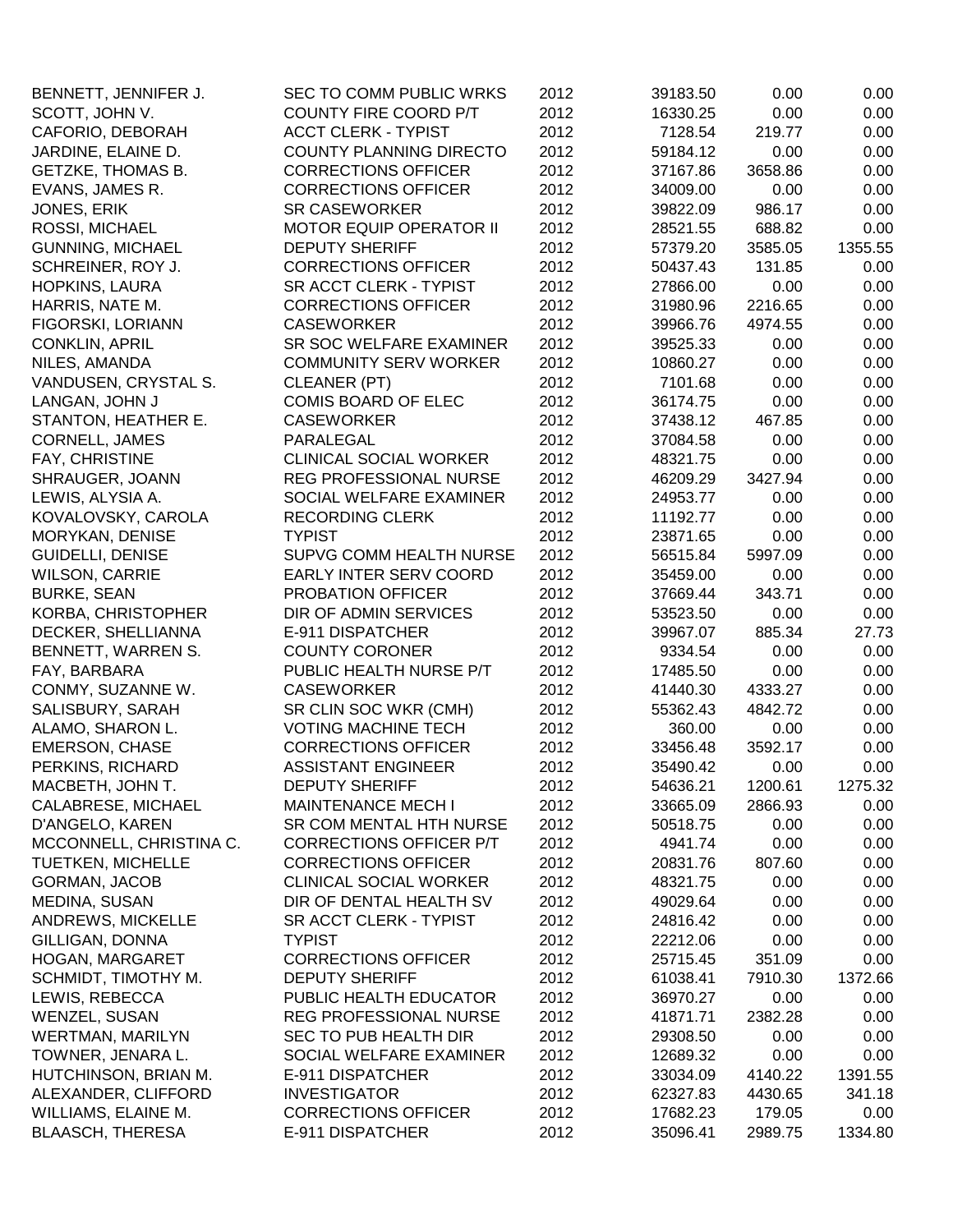| <b>BELLES, JESSICA</b>   | SOCIAL WELFARE EXAMINER        | 2012 | 27026.18            | 246.62  | 0.00   |
|--------------------------|--------------------------------|------|---------------------|---------|--------|
| MCMANUS, SUZANNE         | <b>VOTING MACHINE TECH</b>     | 2012 | 8092.50             | 0.00    | 0.00   |
| SPANGENBURG, KEITH       | <b>CORRECTIONS OFFICER</b>     | 2012 | 31027.11            | 1262.80 | 0.00   |
| ANDERS, MICHELLE         | <b>MAIL CLERK</b>              | 2012 | 4044.98             | 0.00    | 0.00   |
| <b>TERENZI, ROSE</b>     | <b>ACCT CLERK - TYPIST</b>     | 2012 | 23516.19            | 0.00    | 0.00   |
| PIPHER, FAITH            | AG PROGRAM ASSISTANT           | 2012 | 16364.35            | 0.00    | 0.00   |
| <b>KEENEY, SANDRA</b>    | REG PROFESSIONAL NURSE         | 2012 | 46911.81            | 4998.86 | 0.00   |
| CARY, MARY               | <b>TYPIST</b>                  | 2012 | 22212.06            | 0.00    | 0.00   |
| TIRINATO, CARRIE         | <b>CLINICAL SOCIAL WORKER</b>  | 2012 | 51869.29            | 3544.77 | 0.00   |
| MORGAN-GULNAC, HEATHER   | PUBLIC HEALTH EDUCATOR         | 2012 | 36970.27            | 0.00    | 0.00   |
| SHRAUGER, WILLIAM        | MAINTENANCE MECH III           | 2012 | 8604.60             | 356.88  | 0.00   |
| MADISON, FRANCINE C.     | SECRETARY TO DCS               | 2012 | 17531.28            | 0.00    | 0.00   |
| POST, CHAD A.            | PROBATION OFFICER              | 2012 | 37325.97            | 355.70  | 0.00   |
| <b>MATTISON, CAMILLE</b> | SEC TO PERSONNEL OFF           | 2012 | 28725.21            | 0.00    | 0.00   |
| KROM, JESSICA            | SOCIAL WELFARE EXAMINER        | 2012 | 26779.56            | 0.00    | 0.00   |
| HOLBROOK, DOREEN         | <b>ACCT CLERK - TYPIST</b>     | 2012 | 22703.93            | 0.00    | 0.00   |
| <b>BOGART, FREDERICK</b> | <b>MAIL CLERK</b>              | 2012 | 6657.17             | 0.00    | 0.00   |
| WHITE, ROBIN             | E911 DISPATCHER/TRAINEE        | 2012 | 4058.58             | 0.00    | 39.20  |
| KUSHNER, AMANDA          | <b>CORRECTIONS OFFICER P/T</b> | 2012 | 5054.74             | 0.00    | 0.00   |
| <b>BOLDMAN, SUSAN</b>    | <b>CASEWORKER</b>              | 2012 | 38398.69            | 1428.42 | 0.00   |
|                          | PUBLIC HEALTH ENG/TRAIN        | 2012 | 45906.81            | 0.00    | 0.00   |
| FREYBURGER, SCOTT        | PROBATION OFFICER              | 2012 |                     | 97.47   | 0.00   |
| HOBLER, JESSICA K.       | <b>CORRECTIONS OFFICER P/T</b> | 2012 | 37358.72<br>1148.28 | 0.00    | 0.00   |
| RAUTINE, MICHAEL J.      | <b>COUNTY CORONER</b>          | 2012 |                     | 0.00    | 0.00   |
| WILLIAMS, ROBERT P.      |                                |      | 5399.50             |         |        |
| UPDYKE, DENNIS S.        | <b>CORRECTIONS OFFICER</b>     | 2012 | 27046.65            | 1779.74 | 0.00   |
| MILLER, LOGAN L.         | <b>CORRECTIONS OFFICER</b>     | 2012 | 27213.73            | 164.73  | 0.00   |
| <b>BIRTCH, ANTHONY</b>   | <b>CORRECTIONS OFFICER</b>     | 2012 | 30605.14            | 845.11  | 0.00   |
| LAYMAN, VERA             | DEP COMM OF ELEC BOARD         | 2012 | 29271.00            | 0.00    | 0.00   |
| <b>WEBSTER, ALICIA</b>   | <b>COMMUNITY SERV WORKER</b>   | 2012 | 10464.93            | 0.00    | 0.00   |
| MARSH, BRYAN R.          | <b>CORRECTIONS OFFICER</b>     | 2012 | 27602.00            | 232.77  | 0.00   |
| MAREAN, ERIN             | <b>CLINICAL SOCIAL WORKER</b>  | 2012 | 48321.69            | 0.00    | 0.00   |
| WILKINSON, STEVEN P.     | CORRECTIONS OFFICER P/T        | 2012 | 23854.21            | 164.04  | 0.00   |
| <b>BRECHKO, AMANDA</b>   | CLINICAL SOCIAL WORKER         | 2012 | 48122.71            | 0.00    | 0.00   |
| MANCINI, CHERYL A.       | 3RD ASST DIST ATTORNEY         | 2012 | 32192.37            | 0.00    | 0.00   |
| TOMBS, SAMUEL            | <b>DEPUTY SHERIFF</b>          | 2012 | 19511.90            | 267.26  | 536.16 |
| MCQUEENEY, MICHAEL       | <b>SAFETY OFFICER</b>          | 2012 | 25521.40            | 0.00    | 0.00   |
| MCNEILL, EILEEN          | <b>ACCT CLERK - TYPIST</b>     | 2012 | 11312.75            | 0.00    | 0.00   |
| MOORE, SARAH J.          | <b>CASEWORKER</b>              | 2012 | 29573.53            | 2436.74 | 0.00   |
| ROSSI, ANDREA            | SR DATA ENTRY MACH OPR         | 2012 | 24086.64            | 0.00    | 0.00   |
| CLARK, VERA              | <b>TYPIST</b>                  | 2012 | 19776.81            | 0.00    | 0.00   |
| RHODES, ANNETTE          | CLEANER (PT)                   | 2012 | 3241.78             | 0.00    | 0.00   |
| SEDLACEK, TERESA         | SOCIAL WELFARE EXAMINER        | 2012 | 26779.56            | 0.00    | 0.00   |
| SARNICOLA, JOHN E.       | <b>DENTIST</b>                 | 2012 | 94279.37            | 0.00    | 0.00   |
| CLINE, COLLEEN           | SOCIAL WELFARE EXAMINER        | 2012 | 9863.96             | 0.00    | 0.00   |
| LEWIS, JUSTIN            | <b>GROUNDWATER MGT SPEC</b>    | 2012 | 48625.27            | 0.00    | 0.00   |
| <b>ROBERTS, SHARON</b>   | <b>CLINICAL SOCIAL WORKER</b>  | 2012 | 48321.69            | 0.00    | 0.00   |
| SZCZEPANSKI, NATHAN      | CORRECTIONS OFFICER P/T        | 2012 | 7832.92             | 0.00    | 0.00   |
| LAVORE, FRANCIS P. III   | <b>CORRECTIONS OFFICER P/T</b> | 2012 | 14914.02            | 0.00    | 0.00   |
| SHEA, NANCY              | SECRETARY TO DCS               | 2012 | 1203.07             | 0.00    | 0.00   |
| BARRETT, KYLE G.         | E911 DISPATCHER/TRAINEE        | 2012 | 21722.71            | 1961.49 | 798.00 |
| ACE, ADAM                | PUB HEALTH SANITARIAN          | 2012 | 10521.00            | 0.00    | 0.00   |
| ZLINSKY, CHERI           | <b>CASEWORKER</b>              | 2012 | 39631.45            | 2305.72 | 0.00   |
| <b>SCUDDER, MARK D</b>   | <b>VOTING MACHINE TECH</b>     | 2012 | 7740.00             | 0.00    | 0.00   |
| TALCOTT, JOHN J.         | CORRECTIONS OFFICER P/T        | 2012 | 7908.11             | 0.00    | 0.00   |
| <b>ROBERTS, VINCENT</b>  | <b>AUTOMOTIVE STOCK CLERK</b>  | 2012 | 35572.97            | 380.97  | 0.00   |